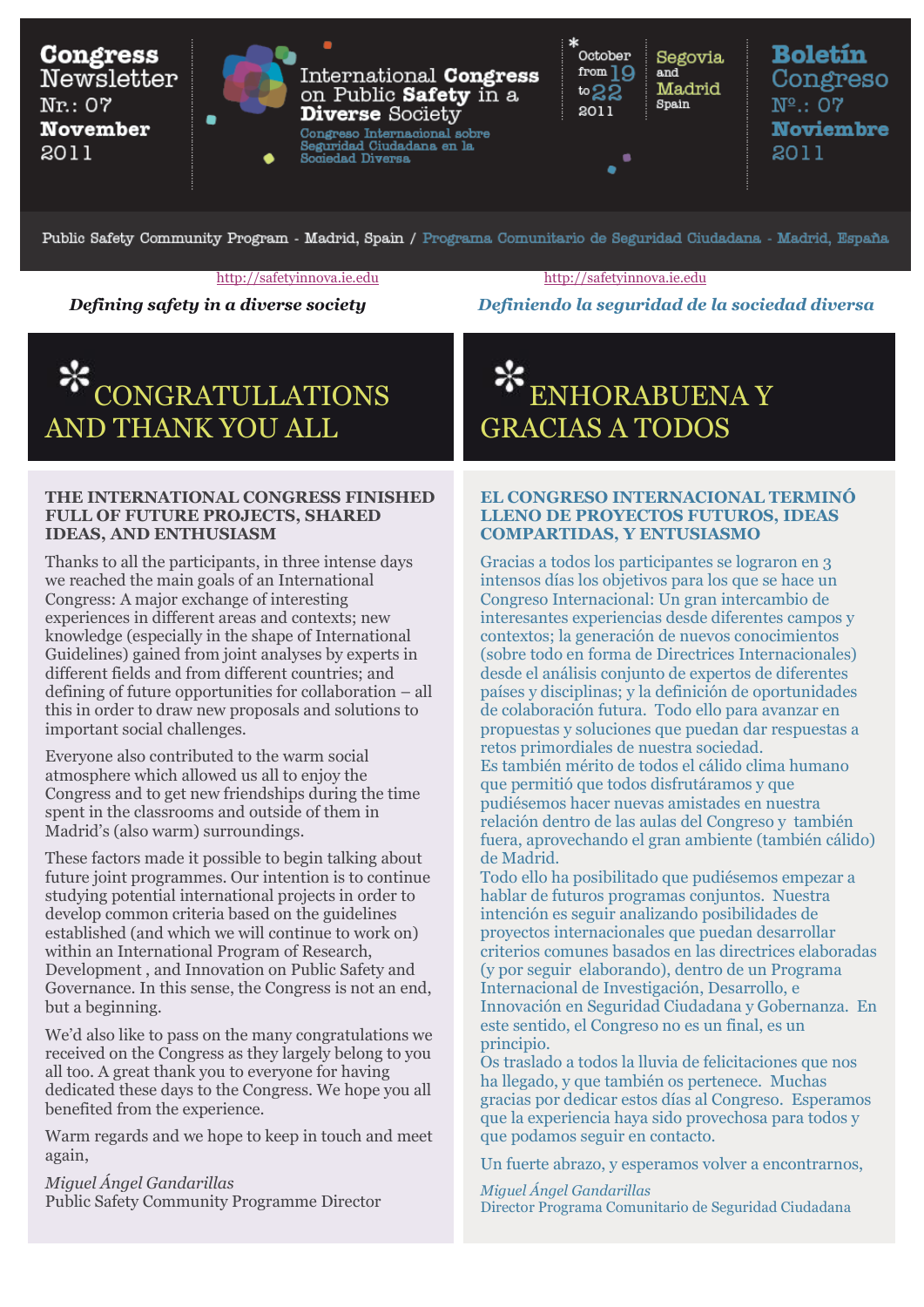

*Congress participants after the closing ceremony Participantes del Congreso después de la clausura*

## **FRUITFUL CONCLUSIONS AMONG ALL AND FOR ALL IN OUR DIVERSE SOCIETY**

During the Congress, thanks to the work of all communicators, Panel co-ordinators, Symposia organizers, those involved in the International Conference, representatives of the preparatory meetings held in different countries, those from the participatory research carried out in Madrid's Central District, and in general, to the efforts made by hundreds of people in different places, we managed to reach a series of fruitful results.

These results came through the generation of joint international knowledge by bringing together views from different disciplines and countries. This knowledge might be essential if our societies want to respect and take advantage of their diversity. We reached applied knowledge to work not on presumptions on how to adapt our methods within one or a few cultures or social categories, as this would be discriminatory, exclusive, and lead to a higher risk of and potential for public insecurity. We learnt that a diverse society is not only a fact in all our cities - it is also a universal value, a resource, and an approach which may be applied in different territories, which allows us to learn from each other and share common grounds. There is no excuse not to move forwards in the development of new methods on the basis of shared frameworks of collaboration and understanding among our open, global, interconnected and interdependent societies.

Soon in our website [\(http://safetyinnova.ie.edu\)](http://safetyinnova.ie.edu/) you will have access to all the documents covering the main results of the Congress:

#### **CONCLUSIONES FRUCTÍFERAS ENTRE TODOS Y PARA TODOS EN NUESTRA SOCIEDAD DIVERSA**

En el Congreso, y gracias al trabajo de comunicadores, participantes y Coordinadores de Paneles, coorganizadores y participantes de Simposiums, del proceso de Conferencia Internacional, de representantes de encuentros previos en diferentes países, del trabajo de investigación participativa previa en el Distrito Centro de Madrid, y en general del esfuerzo de cientos de personas de diferentes lugares, logramos llegar a una serie de fructíferos resultados.

Estos resultados se concretaron en forma de generación de conocimientos conjuntos internacionales desde la integración de las visiones de diferentes disciplinas y países. Un conocimiento que pueda servir para una sociedad que respete y aproveche su diversidad. Un conocimiento aplicado que no se base en presupuestos preconcebidos sobre cómo trabajar en una sola o en unas pocas culturas o categorías sociales, ya que esto supondría discriminación, exclusión y un mayor riesgo o potencial de inseguridad ciudadana. Hemos aprendido que la sociedad diversa no es sólo un hecho en todas nuestras ciudades, es también un valor universal, un recurso y un enfoque que se puede aplicar a una diversidad de territorios, que nos permite aprender unos de otros y compartir principios comunes. No hay escusa para no avanzar en el desarrollo y la innovación en nuevas metodologías desde marcos compartidos de colaboración y entendimiento entre nuestras sociedades abiertas, globales, interconectadas, e interdependientes.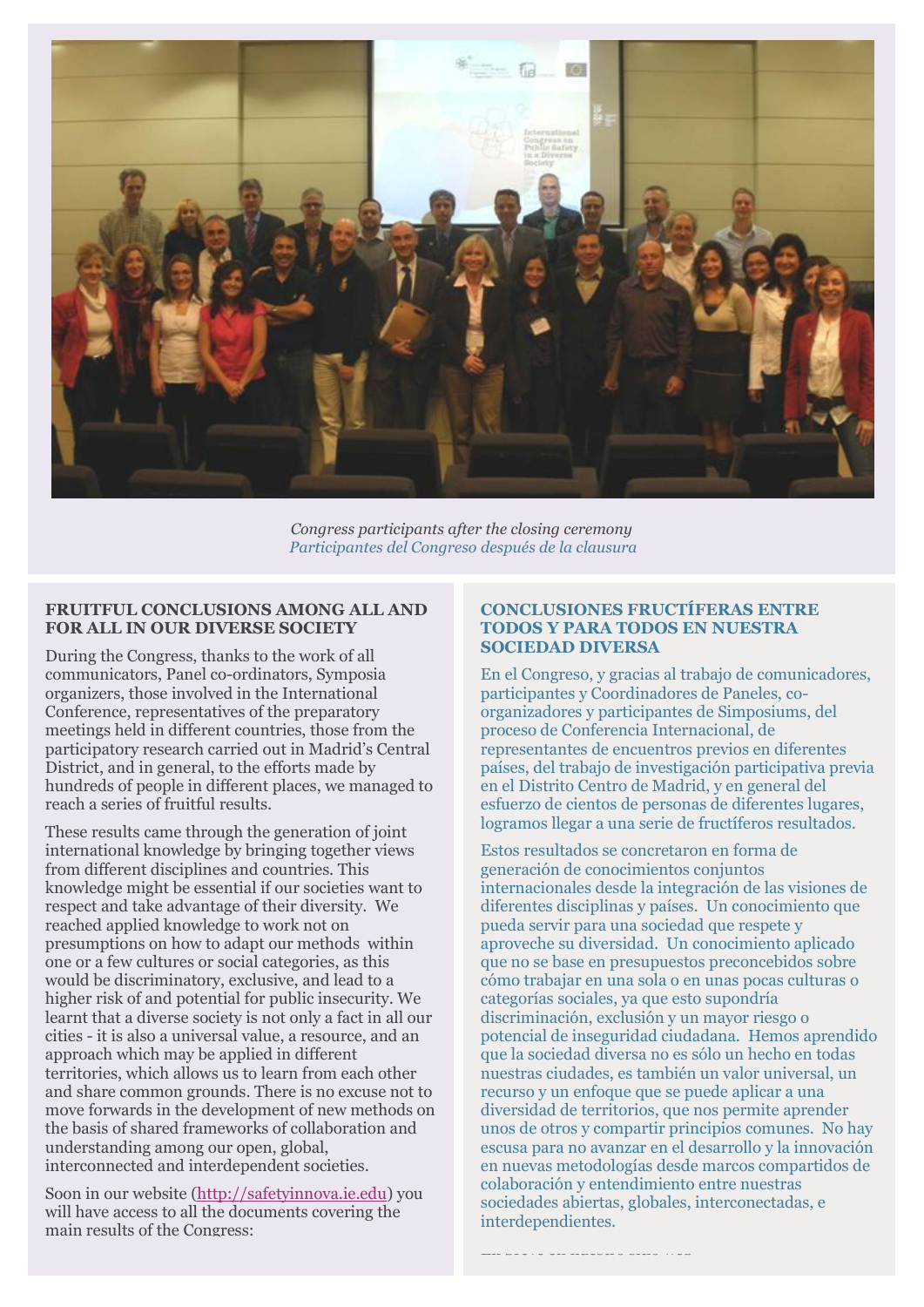- » **The Congress Conclusions** (a general summary and a panel by panel break-down), created by all communicators and panel participants and summed up by the panel coordinators. Thanks to everyone!
- » **The International Guidelines on Public Safety in a Diverse Society (the results of** the International Conference process);
- » **The International Guidelines for Governance in a Diverse Society**  (resulting from the same Symposium);
- » **The International Guidelines for Non Discriminatory Practices in Public Safety** (resulting from the Symposium of the same name);
- » **The International Guidelines for the Protection of the Universal Right to Have a Home** (this was the only activity) which we could not hold. However, a good preparatory process led to these Guidelines which we will continue to work on).

[\(http://safetyinnova.ie.edu\)](http://safetyinnova.ie.edu/) tendrá a su disposición todos los documentos resultados del Congreso:

- » **Las Conclusiones del Congreso** (un resumen general y un desglose por paneles), realizado entre todos los comunicadores y participantes de paneles, y sintetizado por los Coordinadores de Paneles. ¡Gracias a todos!
- » **Las Directrices Internacionales sobre una Seguridad Ciudadana en la Sociedad Diversa** (resultado del proceso de Conferencia Internacional);
- » **Las Directrices Internacionales para una Gobernanza de la Comunidad Diversa** (fruto del mismo Simposium);
- » **Las Directrices Internacionales para unas Prácticas No Discriminatorias en Seguridad Ciudadana** (resultado del Simposium con mismo nombre);
- » **Las Directrices Internacionales para la Protección del Derecho Universal al Hogar** (su Simposium fue la única reunión que no pudo celebrarse, pero el proceso previo llevó a unas Directrices que seguiremos trabajando).

*Opening Ceremony Ceremonia de Inauguración*



*Closing Day. Reading of the International Guidelines on Public Safety in a Diverse Society (results of the International Conference process).* 

*Jornada de Clausura. Lectura de las Directrices Internacionales de Seguridad Ciudadana en la Sociedad Diversa (resultado del proceso de Conferencia Internacional).*



And now, what follows? Next activities / Y ahora, ¿qué? Las próximas actividades

# **THE CONGRESS BOOK: PUBLIC SAFETY FOR A DIVERSE SOCIETY**

We will be publishing a **Congress Book** containing all the communication abstracts, international guidelines and articles related to the communications presented

## **EL LIBRO DEL CONGRESO: UNA SEGURIDAD CIUDADANA PARA LA SOCIEDAD DIVERSA**

Con los resúmenes de las comunicaciones, las conclusiones del Congreso, las directrices internacionales, y los artículos relacionados con las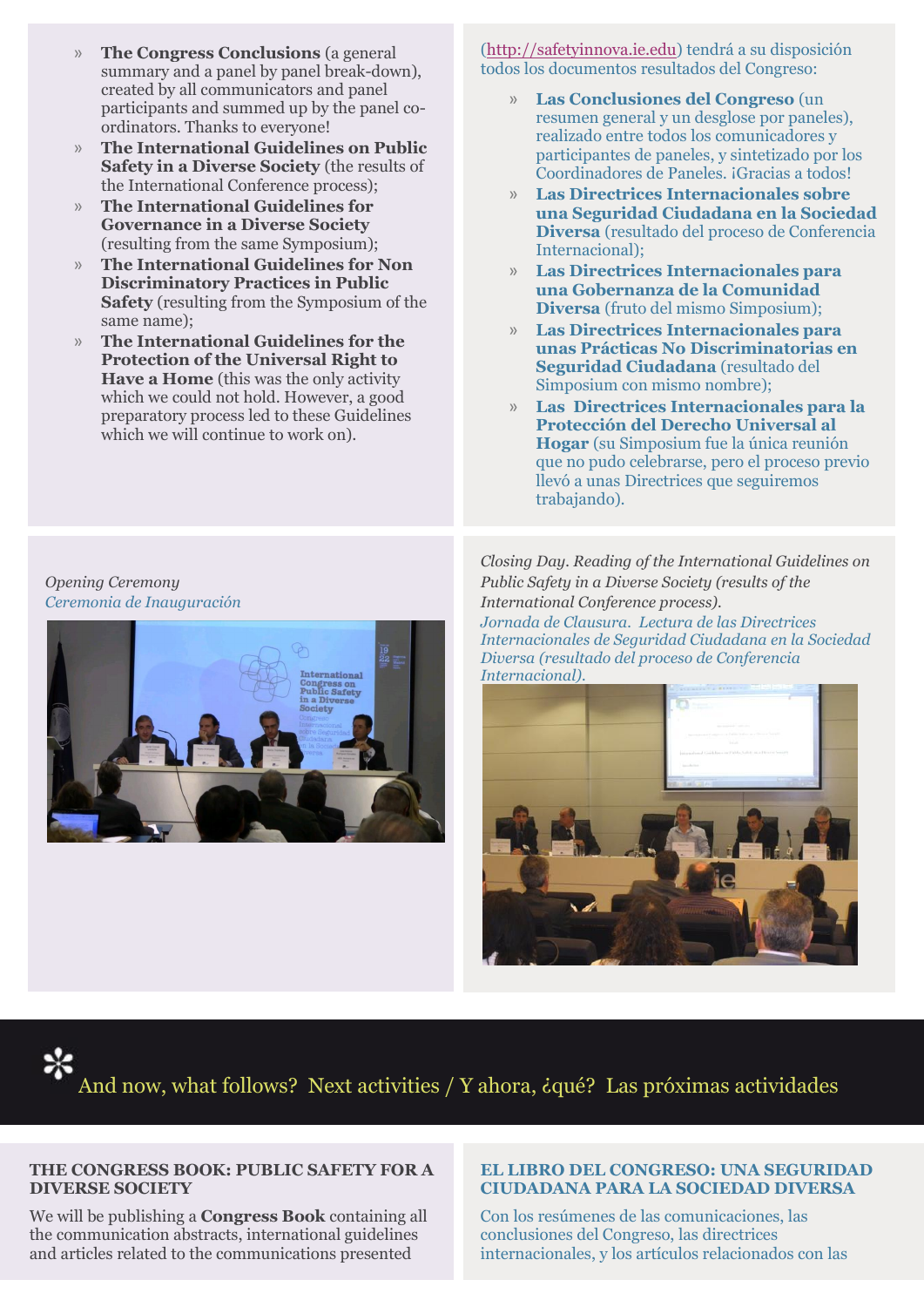during the Congress. You may send us your abstracts and articles until the 20th of November if you would like them to be published. Abstracts should be no longer than 350 words and articles 10 000. Just as a guide, articles could follow the following typical structure:

- » Introduction (including a description of the problem and theoretical and practical grounds of the research or intervention model)
- » Objectives
- » Methodology and procedure used
- » Results
- » Discussion of the results
- » Conclusion
- » Reference

Do not hesitate to contact us if you have any queries.

comunicaciones que nos han llegado y nos puedan todavía llegar, publicaremos un **Libro del Congreso**. Si todavía no nos ha mandado el resumen de su ponencia (máximo 350 palabras) o quiere incluir un artículo sobre el tema (máximo 10000 palabras) todavía tiene tiempo hasta el 20 de noviembre para hacerlo. De forma orientativa, el artículo puede tener una estructura clásica con las siguientes secciones:

- » Introducción (que incluya descripción de la problemática, y fundamentación teórica y práctica del modelo de investigación o de intervención)
- » Objetivos
- » Metodología y procedimiento utilizado
- » Resultados
- » Discusión de los resultados
- » Conclusiones
- » Referencias

Cualquier pregunta no dude en consultarnos.

*Visiting the "Santo Domingo Cave" at the IE University Campus, Segovia Visitando la "Cueva de Sto. Domingo" en el recinto de la IE University en Segovia*



*"Opening" lunch Comida de Inauguración*



*Visiting the Roman Aqueduct, Segovia Visitando el Acueducto Roman en Segovia*



*Visiting the Castle in Segovia Visitando el Alcazar de Segovia*



*Presentation of final projects of the Training Programme Presentación de los proyectos finales del Programa Formativo*

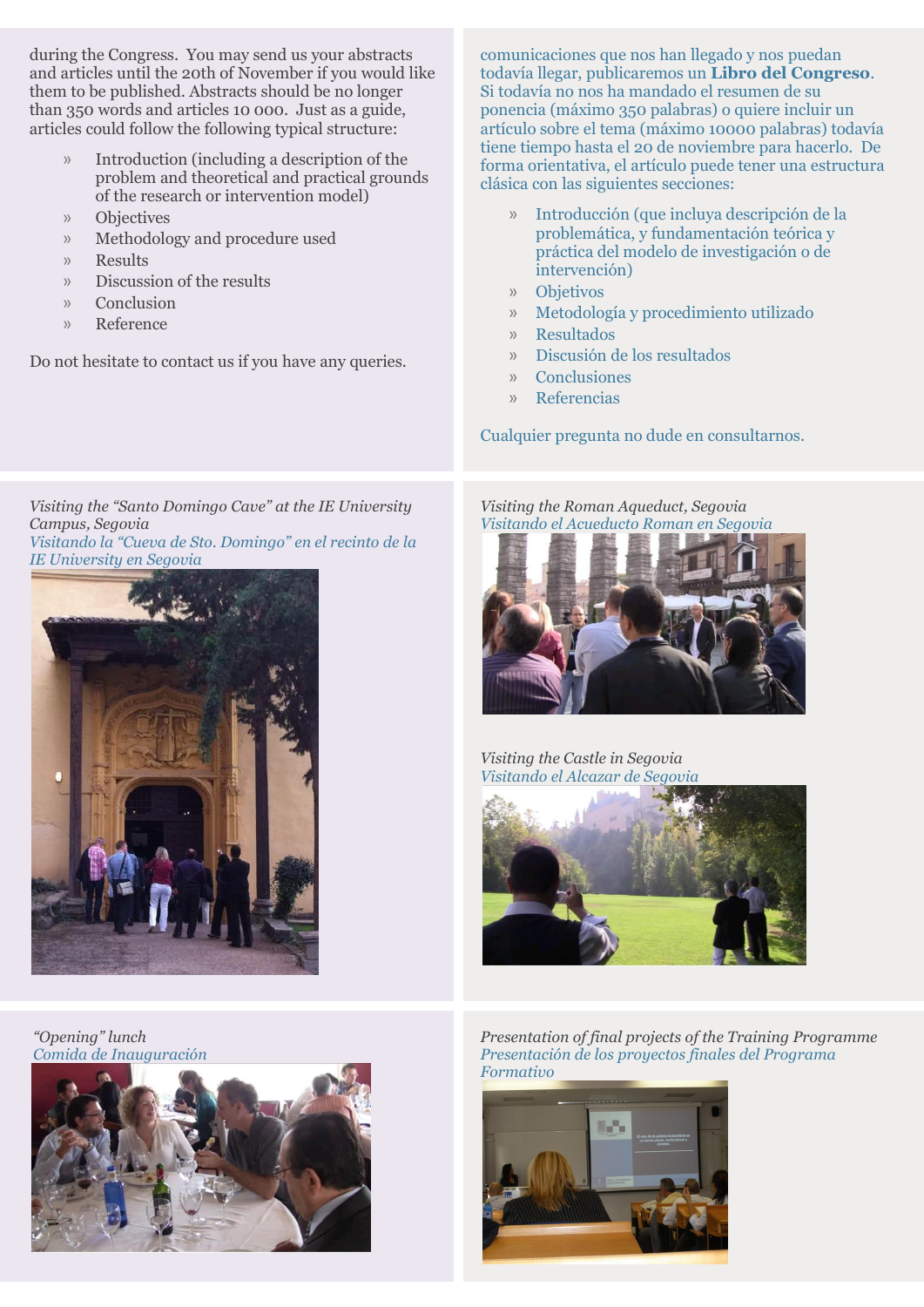*A moment during the Symposium on Non Discriminatory Practices Momento del Simposium sobre Prácticas No Discriminatorias*



*Oral communications within Panels Comunicaciones dentro de Paneles*





## **WORK CONTINUES ON THE INTERNATIONAL GUIDELINES**

The **International Guidelines** are not final documents; they are open to contributions and suggestions. We therefore welcome all feedback on any set of guidelines.

Once we have come to a significant international consensus, we would like to invite different national and international institutions to officially subscribe to the Guidelines and promote their application in their administrations at local, national and international level. In fact, we invite all interested institutions to adopt them as of now. We also encourage all participants and interested parties to promote the Guidelines and invite institutions to adopt them. Each entity which does so will be included below the Guidelines. Lastly, our intention is to present the Guidelines to international institutions which have the capacity to push them forwards. The Guidelines agreed upon in the Symposia will be presented to national and international institutions to be applied in the corresponding contexts.

# **EL TRABAJO CONTINÚA CON LAS DIRECTRICES INTERNACIONALES**

Las **Directrices Internacionales** no son documentos finales o cerrados, sino abiertos a diversas aportaciones o matizaciones. Por ello invitamos a todo aquel que quiera darnos su opinión o "feedback" sobre alguno de ellos a hacerlo.

Una vez logrado un importante consenso internacional, queremos invitar a diferentes instituciones nacionales e internacionales a subscribir oficialmente las directrices y a promover su aplicación en sus administraciones y a nivel local, nacional, e internacional. De hecho, invitamos a las instituciones interesadas a subscribir desde ya las Directrices. Invitamos a todos los participantes y personas interesadas a promover las Directrices e invitar instituciones a subscribirlas. Cada entidad que lo subscriba será incluida en la parte final de las Directrices. Finalmente nuestra intención es presentar las Directrices a Instituciones internacionales con capacidad para impulsarlas.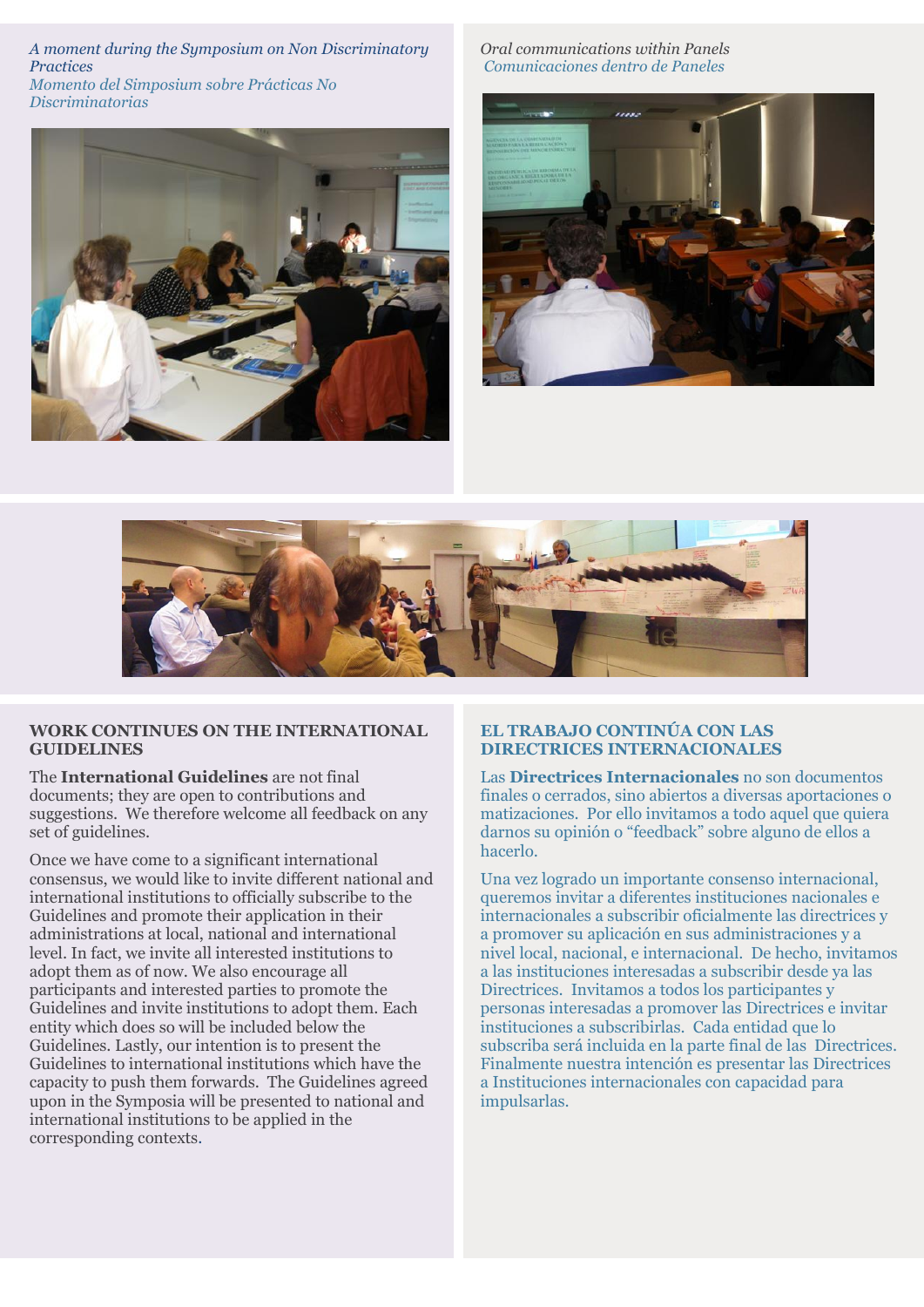#### **THE INTERNATIONAL CONFERENCE, A KEY INSTRUMENT FOR THE FUTURE OF PUBLIC SAFETY FROM AN INTERNATIONAL APPROACH**

The **International Conference** is a debating process to reach interdisciplinary and participative consensus on principles and guidelines for a public safety model for all with a global approach for our diverse, interconnected and interdependent societies. It was inspired by Brazil's National Conference in which each state carried out its own process and later brought together at a federal meeting. Our own Public Safety Community Programme and Congress organisers took the idea to international level and this resulted in a greatly enriching initial experience.

Following this experience, we believe more than ever that these debates, understandings, agreements and international consensus are vital in an open and interconnected World made up of democratic States founded on the protection of the rights of its diverse societies. We believe that in order to hold an **International Conference** as is needed (with every country involved) the support of international bodies is needed.

We invite all Congress participants interested in becoming a member of the **International Conference Commission** to promote the project among international organisations to get in touch with us. We also encourage you all to suggest a city to hold a second International Conference on Public Safety.

#### **LA CONFERENCIA INTERNACIONAL, INSTRUMENTO CLAVE PARA UNA FUTURA SEGURIDAD CIUDADANA DESDE UN ENFOQUE INTERNACIONAL**

La **Conferencia Internacional** es un proceso de debate y consenso interdisciplinar y participativo sobre los principios y directrices de una seguridad ciudadana entre todos y para todos con enfoques globales para nuestras sociedades diversas, interconectadas, e interdependientes. Se inspiró en la Conferencia Nacional en Brasil, en la que cada estado realizó su proceso para finalmente integrarlos en un encuentro federal. La idea fue tomada a nivel internacional por los organizadores de nuestro Programa Comunitario de Seguridad Ciudadana y del Congreso y ha supuesto una experiencia piloto enormemente enriquecedora.

Después de la experiencia, creemos todavía más que al principio, que estos debates, entendimientos, acuerdos y consensos internacionales son fundamentales en un Mundo abierto e interconectado compuesto de estados democráticos basados en la protección de los derechos de su sociedad diversa. Creemos que para poder realizar una **Conferencia Internacional** en la dimensión que requiere (es decir, invitando a todos los países del Mundo) hace falta ser también auspiciada por organismos internacionales.

Invitamos a los participantes del Congreso que estén interesados a participar en una **Comisión de la Conferencia Internacional** para promover e impulsar el proyecto entre los organismos internacionales. También invitamos a los participantes a proponer una próxima ciudad para un 2ª Conferencia Internacional sobre Seguridad Ciudadana.



*Deliberations during the final plenary session of the International Conference. Deliberaciones en la sesión final plenaria de la Conferencia Internacional.*

# **INTERNATIONAL PROGRAMME ON RESEARCH, DEVELOPMENT, AND INNOVATION IN PUBLIC SAFETY AND GOVERNANCE**

The International Congress provided a boost for the development of an **International Programme on Research, Development and Innovation in Public Safety and Governance**, that the Public

# **EL PROGRAMA INTERNACIONAL DE INVESTIGACIÓN, DESARROLLO E INNOVACIÓN EN SEGURIDAD CIUDADANA Y GOBERNANZA**

El Congreso Internacional ha supuesto un impulso para el desarrollo de un **Programa Internacional de Investigación, Desarrollo e Innovación en Seguridad Ciudadana y Gobernanza**, que el Programa Comunitario de Seguridad Ciudadana ya venía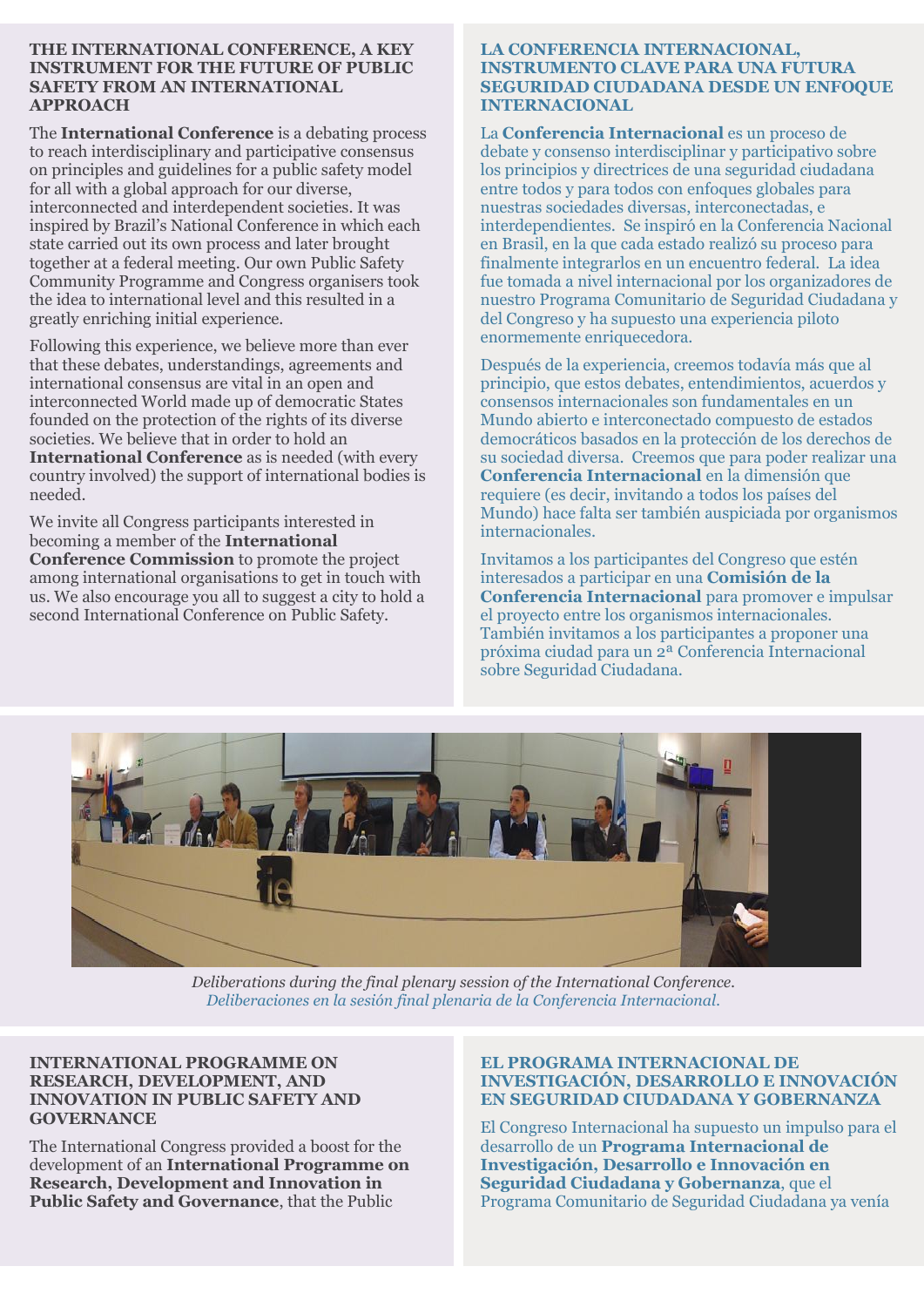Safety Community Programme has already been working on for the past 2 years. This programme has been working on the outlines of proposals for joint projects between cities and regions with common problems in countries such as the USA, Brazil, the Netherlands, the UK, Spain, France, Portugal and Morocco. During the congress a proposal came up which we have tentatively called **Governance Models in a Diverse Society**. The objective would be to advance in strengthening intervention models based on collaboration of different fields and sectors providing public services with the community to improve safety, co-existence, efficiency and effectiveness of our services. It will be based on shared criteria and common guidelines (such as those drafted during the congress) making parallel projects and sharing of experiences and knowledge possible starting with the opportunity provided by a diverse society approach.

In order to carry out this project, we will invite certain cities and regions in various countries to participate. Each city or region must put forward a major problem within a community or local territory, the aim being that pilot projects in different areas find points in common for joint research, development and innovation, collaboration and international progress in global areas we feel are vital to address with global approaches.

Any local or regional institution interested in participating may contact the Public Safety Community Programme.

trabajado desde hace 2 años. Este Programa ya ha ido delineando propuestas de proyectos conjuntos entre ciudades y regiones con problemáticas comunes de diferentes países como EEUU, Brasil, Holanda, Inglaterra, España, Francia, Portugal, y Marruecos. Ahora en el Congreso ha surgido la propuesta de un programa que hemos denominado tentativamente **Modelos de Gobernanza en la Sociedad Diversa**. Tendrá la finalidad de avanzar en la concreción de metodología de intervención desde la colaboración de las diferentes áreas y sectores de los servicios al ciudadano con la comunidad para una mayor seguridad y convivencia, y una mejor eficiencia y eficacia de nuestros servicios. Estará basado en criterios compartidos y directrices comunes (como las que hemos elaborado en el Congreso) que nos permitan proyectos paralelos, intercambio de experiencias y conocimientos, partiendo de la oportunidad del enfoque de la sociedad diversa.

Para ello, invitaremos a algunas ciudades y regiones de varios países a participar en el Programa. Cada ciudad o región debe proponer una problemática que sea prioritaria en una comunidad o territorio local. Se trata así de que, desde proyectos piloto con diferentes temáticas, encontremos puntos en común para la investigación, el desarrollo y la innovación conjunta, la colaboración y el avance internacional en ámbitos globales que creemos fundamentales de abordar desde enfoques globales.

Toda institución local o regional interesada en participar puede contactar con nuestro Programa Comunitario de Seguridad Ciudadana.



*Visit to Segovia. The IE University, found below the Cathedral and above the Congress participants Visita a Segovia. La IE University se encuentra debajo de la Catedral y encima de los participantes del Congreso.*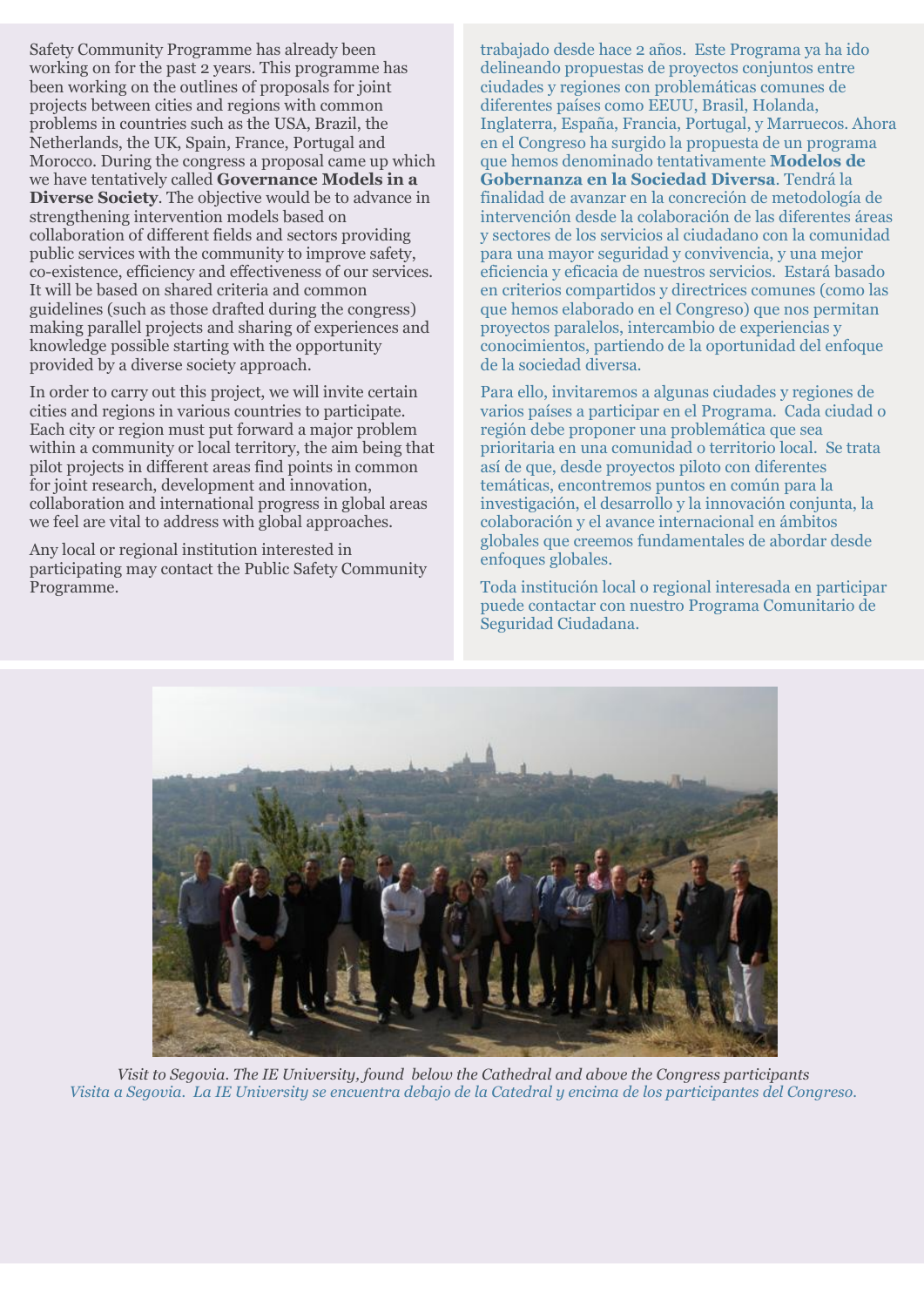# **AN INTEGRAL PUBLIC SAFETY AND TERRITORIAL MANAGEMENT SYSTEM**

The International Congress meant a final stage of the **Safety in Diversity** (SinD) project, of the Public Safety Community Programme in Madrid. The SinD project was co-funded by the European Commission and aimed to define a new public safety model adapted to a complex and diverse society at international level. Now, with the end of this project, we come to a second phase which was the primary aim of the project: The implementation of this new methodology. Some of the methods are a combination of good practices from different countries and address a systemic reality with systemic approaches focusing on its complexity. This is why we have named the model **Integral Public Safety and Community Management System**. Its implementation now depends on the administrations in charge of public services. In any case, we are promoting the model and we have already received interest from institutions in different places.

The model may be partly or fully implemented, depending on the needs and opportunities in each place. For example, with regards to administrations in different parts of Spain, due to the current crisis, and as the model has been designed to improve cost-efficiency and effectiveness, we recommend starting by defining a plan to classify and rationalise public services based on the territory.

Any interested administration is welcome to contact us, we will be pleased to assist you. You can already view a schematic diagram of the model in English and Spanish on our website [\(http://safetyinnova.ie.edu\)](http://safetyinnova.ie.edu/).

# **MANUAL ON PUBLIC SAFETY FOR A DIVERSE SOCIETY**

As a central product of our Safety in Diversity Project, we are developing our methodology in a **Diverse Community – Centred Public Safety Manual** (in Spanish and English), which includes specific methods of planning and implementing an Integral Public Safety and Community Management System (and which will also include the results of the congress). It will contain procedures for planning, programming and for operations at all working levels within the police and other necessary community agents from fields such as education, urban planning, courts, environment, health, economy and employment, and public management. The manual will also contain methodology of interagency collaboration with the community.

# **UN SISTEMA INTEGRAL DE SEGURIDAD CIUDADANA Y GESTIÓN TERRITORIAL**

El Congreso Internacional supone el broche final del proyecto **Seguridad en Diversidad** (SenD) del Programa Comunitario de Seguridad Ciudadana de Madrid. El Proyecto SenD ha sido co-financiado por la Comisión Europea para definir una nueva metodología de seguridad ciudadana adaptada a la sociedad compleja y diversa a nivel internacional. Al acabar ahora este proyecto, entramos en una segunda fase que es la finalidad principal del proyecto: la implantación de esta nueva metodología. Unos métodos que suponen una combinación de buenas prácticas de diferentes países, y que abordan una realidad sistémica desde enfoques sistémicos centrados en la complejidad. Por eso el modelo metodológico lo hemos denominado **Sistema Integral de Seguridad Ciudadana y Gestión Comunitaria**. La implantación corresponde ya a las administraciones responsables de los servicios al ciudadano. De cualquier forma, estamos promoviendo la metodología, y ya nos han llegado instituciones interesadas de varios lugares.

La metodología puede aplicarse por partes o en su totalidad, dependiendo de las necesidades u oportunidades de cada lugar. Por ejemplo, para las administraciones de diferentes territorios de España, debido a la situación de crisis, y ya que la metodología ha sido definida para mejorar en eficiencia y eficacia, proponemos comenzar definiendo un Plan de ordenación y racionalización de los servicios al ciudadano centrado en el territorio.

Cualquier administración interesada puede contactar con nosotros y estaremos encantados en asesorar y orientar. Tienen un esquema de la metodología disponible en inglés y español en nuestro sitio web [\(http://safetyinnova.ie.edu\)](http://safetyinnova.ie.edu/).

# **MANUAL DE SEGURIDAD CIUDADANA PARA LA COMUNIDAD DIVERSA**

Como producto central de nuestro proyecto Seguridad en Diversidad desarrollamos nuestra metodología en un **Manual de Seguridad Ciudadana centrado en la Comunidad Diversa** (en español y en inglés) que incorpora métodos concretos para la planificación y ejecución de un Sistema Integral de Seguridad Ciudadana y de Gestión Comunitaria (que incorporará también los resultados del Congreso). Incluirá procedimientos de planificación, programación, y operativos para todos los niveles del trabajo del policía, pero también de otros agentes necesarios sobre el territorio, como son los educadores, urbanistas, agentes judiciales, agentes medioambientales, agentes de salud, de economía y empleo, y de gestión pública, con métodos de coordinación inter-organizacional centrados en la